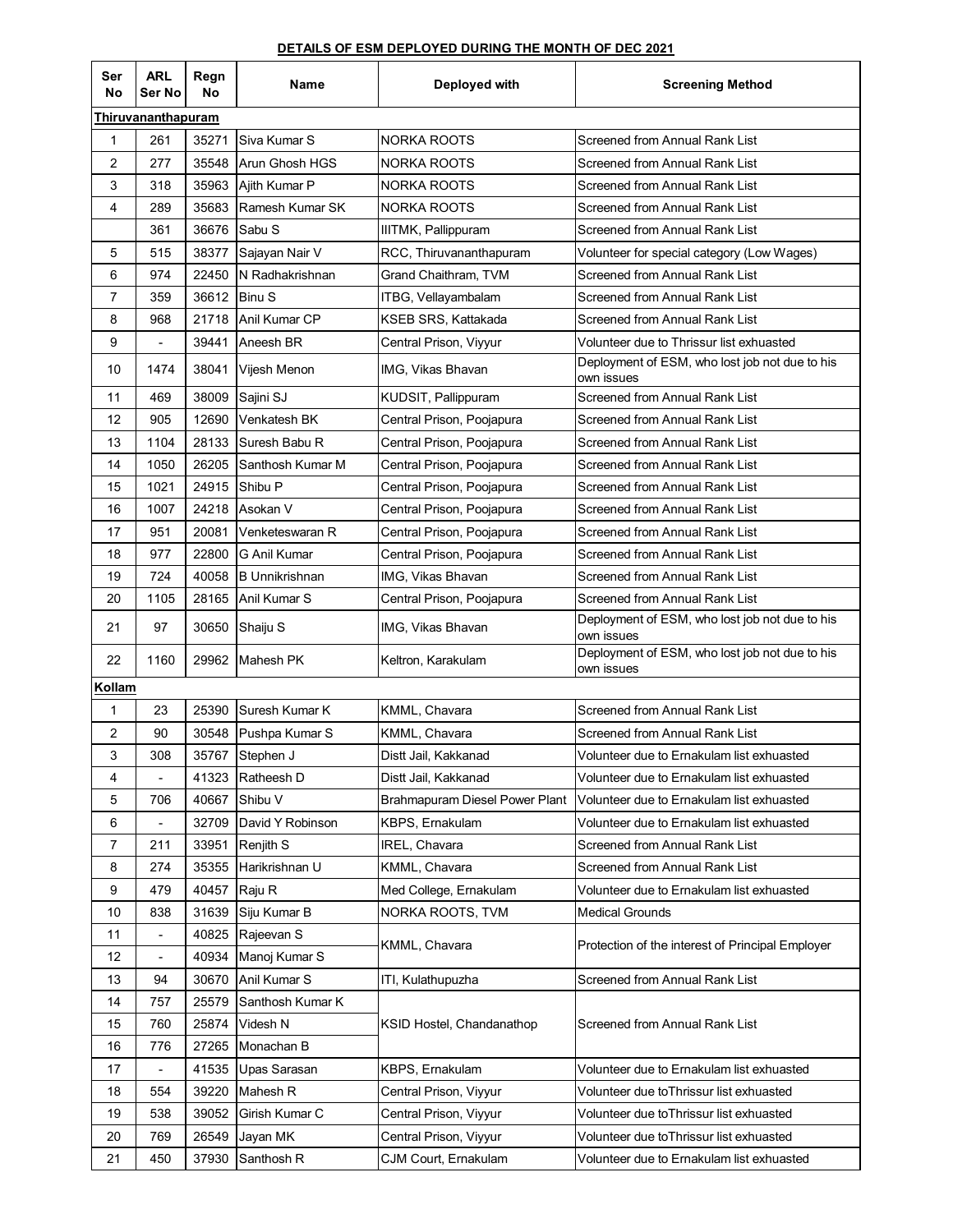| Ser<br>No        | <b>ARL</b><br>Ser No     | Regn<br>No | Name                   | Deployed with                                    | <b>Screening Method</b>                                                            |  |  |
|------------------|--------------------------|------------|------------------------|--------------------------------------------------|------------------------------------------------------------------------------------|--|--|
| 22               |                          | 41006      | Aji Mathew             | Central Prison, Viyyur                           | Volunteer due toThrissur list exhuasted                                            |  |  |
| 23               | 84                       | 30278      | Manoj D                | Govt Polytechnic, Ezhukon                        | Screened from Annual Rank List                                                     |  |  |
| 24               | 302                      | 35744      | Joshi S                | <b>KSEB</b> (EC) Power House,<br><b>Emakulam</b> | Volunteer due to Ernakulam list exhuasted                                          |  |  |
| <u>Alappuzha</u> |                          |            |                        |                                                  |                                                                                    |  |  |
| 1                | 378                      | 27405      | Shijimon D             | IREL, Chavara (Thottappally)                     | Screened from Annual Rank List                                                     |  |  |
| 2                | 377                      | 27131      | Sasi Kumar D           | Distt Jail, Kakkanad                             | Volunteer due to Ernakulam list exhuasted                                          |  |  |
| 3                | $\blacksquare$           | 41373      | Reghu R                | Med College, Ernakulam                           | Volunteer due to Ernakulam list exhuasted                                          |  |  |
| 4                | $\overline{\phantom{a}}$ | 26528      | Suresh R               | <b>KBPS.</b> Ernakulam                           | Volunteer due to Ernakulam list exhuasted                                          |  |  |
| 5                | 304                      | 39908      | <b>KR Ramesh Kumar</b> | Central Prison, Viyyur                           | Volunteer due to Thrissur list exhuasted                                           |  |  |
| 6                |                          | 21078      | N Gopalakrishnan       | Central Prison, Viyyur                           | Volunteer due to Thrissur list exhuasted                                           |  |  |
| $\overline{7}$   |                          | 41518      | Binu M John            | Startup Mission, Kalamassery                     | Volunteer due to Ernakulam list exhuasted                                          |  |  |
|                  | Pathanamthitta           |            |                        |                                                  |                                                                                    |  |  |
| 1                |                          | 24707      | Rajan Pillai R         | <b>KSEB TC, Poovanthuruthu</b>                   | Other Compassionate/Special cases                                                  |  |  |
| 2                | ä,                       | 30898      | Retheesh R Raj         | 66 KV SS, Chumathra                              | Other Compassionate/Special cases                                                  |  |  |
| 3                | $\overline{\phantom{a}}$ | 35338      | Sajeev B               | Sub Jail, Chavakkad                              | Volunteer due to Thrissur list exhuasted                                           |  |  |
| Kottayam         |                          |            |                        |                                                  |                                                                                    |  |  |
| 1                | 150                      | 35337      | Sreekanth TS           | Spl Sub Jail, Ponkunnam                          | Protection of the interest of Principal Employer                                   |  |  |
| 2                | 84                       | 39598      | <b>Bintu Kuriakose</b> | ICMR, Kottayam                                   | Screened from Annual Rank List                                                     |  |  |
| 3                | 70                       | 39020      | George Jose            | KTDC Aahaar, Mundakayam                          | Screened from Annual Rank List                                                     |  |  |
| Ernakulam        |                          |            |                        |                                                  |                                                                                    |  |  |
| $\mathbf{1}$     | ÷,                       | 33803      | Sasidharan Nair C      | Startup Mission, Kalamassery                     | Volunteer due to Ernakulam list exhuasted                                          |  |  |
| 2                | $\overline{\phantom{a}}$ | 39074      | Subramannian K         | Sub Jail, Aluva                                  | Volunteer due to Ernakulam list exhuasted                                          |  |  |
| 3                | $\frac{1}{2}$            | 41999      | Jaya Kumar M           | <b>KTDC, Kalady</b>                              | Volunteer due to Ernakulam list exhuasted                                          |  |  |
| Idukki           |                          |            |                        |                                                  |                                                                                    |  |  |
| 1                | 34                       | 40327      | Shibumon BS            |                                                  | Lower Periyar Genr Div, Karimanal   Screened from Annual Rank List (Supplimentary) |  |  |
| 2                | ٠                        | 30918      | Sunil Jacob            | CMS, Kallarkutty                                 | Volunteer due to Idukki list exhuasted                                             |  |  |
| 3                |                          | 41443      | <b>Binoy Varghese</b>  | Lower Periyar House Karimanal                    | Volunteer due to Idukki list exhuasted                                             |  |  |
| <u>Thrissur</u>  |                          |            |                        |                                                  |                                                                                    |  |  |
| 1                |                          |            | 37465 Vinod PT         | <b>Thrissur Corporation</b>                      | Volunteer due to Thrissur list exhuasted                                           |  |  |
| 2                | 50                       | 40400      | Unnikrishnan CV        | <b>KKTM Govt College, Thrissur</b>               | Screened from Annual Rank List                                                     |  |  |
| 3                | $\overline{\phantom{a}}$ | 35850      | Rajeev TR              | Science & Tech Museum                            | Volunteer due to Thrissur list exhuasted                                           |  |  |
| 4                | $\overline{\phantom{0}}$ | 29751      | Rajan VA               | CJM Court, Thrissur                              | Volunteer due to Thrissur list exhuasted                                           |  |  |
| 5                |                          | 24944      | Muraleedharan KB       | <b>Thrissur Corporation</b>                      | Volunteer due to Thrissur list exhuasted                                           |  |  |
| 6                | $\blacksquare$           | 41352      | Shaijan VA             | Sub Jail, Chavakkad                              | Volunteer due to Thrissur list exhuasted                                           |  |  |
| Palakkad         |                          |            |                        |                                                  |                                                                                    |  |  |
| 1                | $\overline{\phantom{a}}$ | 41775      | Sreedharan S           | Malabar Cements, Palakkad                        | Protection of the interest of Principal Employer                                   |  |  |
| $\overline{c}$   | $\overline{\phantom{0}}$ | 41261      | Sivadasan CM           | Sub Jail, Viyyur                                 | Volunteer due to Thrissur list exhuasted                                           |  |  |
| 3                | $\overline{\phantom{0}}$ | 41510      | Rajesh C               | Sub Jail, Viyyur                                 | Volunteer due to Thrissur list exhuasted                                           |  |  |
| 4                | $\blacksquare$           | 40983      | Arumughan K            | KFL, Kallettumkara                               | Volunteer due to Thrissur list exhuasted                                           |  |  |
| <b>Kannur</b>    |                          |            |                        |                                                  |                                                                                    |  |  |
| 1                | $\overline{\phantom{a}}$ | 41280      | Moideen CH             | Malabar Cements, Palakkad                        | Protection of the interest of Principal Employer                                   |  |  |
| 2                |                          | 28933      | Sunil Kumar KM         | <b>Malabar Cancer Centre</b>                     | Volunteer for special category (Low Wages)                                         |  |  |
| 3                | 522                      | 34462      | Radhakrishnan VK       | <b>Malabar Cancer Centre</b>                     | Screened from Annual Rank List                                                     |  |  |